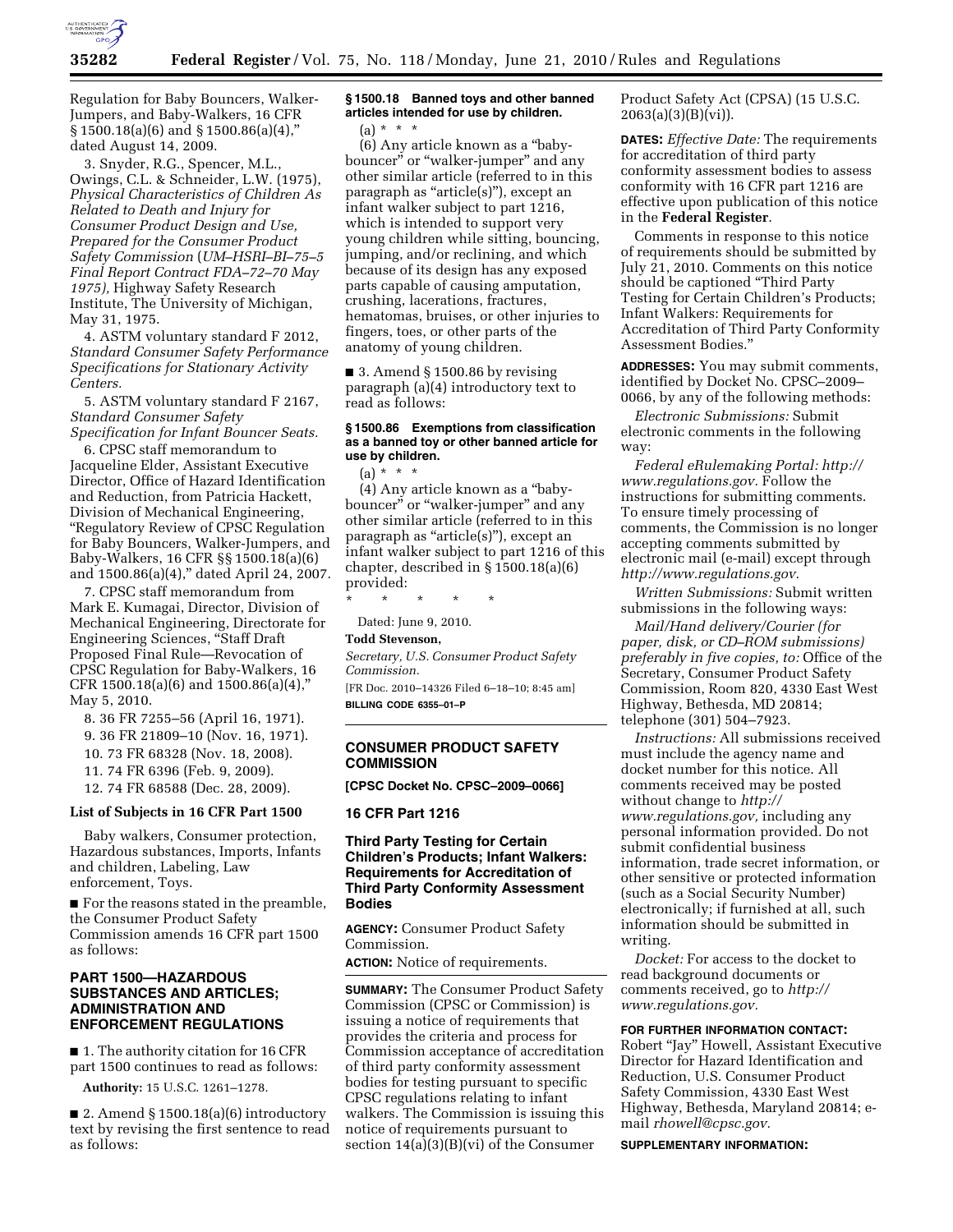#### **I. Introduction**

Section 14(a)(3)(B)(vi) of the CPSA, as added by section 102(a)(2) of the Consumer Product Safety Improvement Act of 2008 (CPSIA), Public Law 110– 314, directs the CPSC to publish a notice of requirements for accreditation of third party conformity assessment bodies to assess children's products for conformity with ''other children's product safety rules.'' Section 14(f)(1) of the CPSA defines ''children's product safety rule" as "a consumer product safety rule under [the CPSA] or similar rule, regulation, standard, or ban under any other Act enforced by the Commission, including a rule declaring a consumer product to be a banned hazardous product or substance.'' Under section 14(a)(2) of the CPSA, as added by section 102(a)(2) of the CPSIA, every manufacturer (and the private labeler, if applicable) of a children's product subject to a children's product safety rule must have such product tested by a third party conformity assessment body accredited to do so, and must issue a certificate of compliance with the applicable regulations based on that testing. Section 14(a)(2) of the CPSA also requires that certification be based on testing of sufficient samples of the product, or samples that are identical in all material respects to the product. The Commission also emphasizes that, irrespective of certification, the product in question must comply with applicable CPSC requirements (*see, e.g.,*  section 14(h) of the CPSA, as added by section 102(b) of the CPSIA).

This notice provides the criteria and process for Commission acceptance of accreditation of third party conformity assessment bodies for testing pursuant to the safety standard for infant walkers which appears elsewhere in this issue of the **Federal Register**. The standard for infant walkers will be codified at 16 CFR part 1216. The standard contains the testing methods that conformity assessment bodies will use to assess infant walkers. The Commission is recognizing limited circumstances in which it will accept certifications based on product testing conducted before the infant walkers standard becomes effective in six months. The details regarding those limited circumstances can be found in part IV of this document below.

Although section  $14(a)(3)(B)(vi)$  of the CPSA directs the CPSC to publish a notice of requirements for accreditation of third party conformity assessment bodies to assess conformity with ''all other children's product safety rules,'' this notice of requirements is limited to

the standard identified immediately above.

The CPSC also recognizes that section 14(a)(3)(B)(vi) of the CPSA is captioned as ''All Other Children's Product Safety Rules,'' but the body of the statutory requirement refers only to ''other children's product safety rules.'' Nevertheless, section 14(a)(3)(B)(vi) of the CPSA could be construed as requiring a notice of requirements for "all" other children's product safety rules, rather than a notice of requirements for "some" or "certain" children's product safety rules. However, whether a particular rule represents a "children's product safety rule'' may be subject to interpretation, and the Commission staff is continuing to evaluate which rules, regulations, standards, or bans are "children's product safety rules.'' The CPSC intends to issue additional notices of requirements for other rules which the Commission determines to be ''children's product safety rules.''

This notice of requirements applies to all third party conformity assessment bodies as described in section 14(f)(2) of the CPSA. Generally speaking, such third party conformity assessment bodies are: (1) Third party conformity assessment bodies that are not owned, managed, or controlled by a manufacturer or private labeler of a children's product to be tested by the third party conformity assessment body for certification purposes; (2) ''firewalled'' conformity assessment bodies (those that are owned, managed, or controlled by a manufacturer or private labeler of a children's product to be tested by the third party conformity assessment body for certification purposes and that seek accreditation under the additional statutory criteria for "firewalled" conformity assessment bodies); and (3) third party conformity assessment bodies owned or controlled, in whole or in part, by a government.

The Commission requires baseline accreditation of each category of third party conformity assessment body to the International Organization for Standardization (ISO)/International Electrotechnical Commission (IEC) Standard 17025:2005, ''General Requirements for the Competence of Testing and Calibration Laboratories.'' The accreditation must be by an accreditation body that is a signatory to the International Laboratory Accreditation Cooperation-Mutual Recognition Arrangement (ILAC–MRA), and the scope of the accreditation must include testing for any of the test methods identified earlier in part I of this document for which the third party

conformity assessment body seeks to be accredited.

(A description of the history and content of the ILAC–MRA approach and of the requirements of the ISO/IEC 17025:2005 laboratory accreditation standard is provided in the CPSC staff briefing memorandum ''Third Party Conformity Assessment Body Accreditation Requirements for Testing Compliance with 16 CFR part 1501 (Small Parts Regulations)," dated November 2008 and available on the CPSC's Web site at *http:// www.cpsc.gov/library/foia/foia09/brief/ smallparts.pdf.*)

The Commission has established an electronic accreditation registration and listing system that can be accessed via its Web site at *http://www.cpsc.gov/ about/cpsia/labaccred.html.* 

The Commission stayed the enforcement of certain provisions of section 14(a) of the CPSA in a notice published in the **Federal Register** on February 9, 2009 (74 FR 6396); the stay applied to testing and certification of various products, including infant walkers. On December 28, 2009, the Commission published a notice in the **Federal Register** (74 FR 68588) revising the terms of the stay. One section of the December 28, 2009, notice addressed ''Consumer Products or Children's Products Where the Commission Is Continuing the Stay of Enforcement Until Further Notice,'' due to factors such as pending rulemaking proceedings affecting the product or the absence of a notice of requirements. The infant walkers testing and certification requirements were included in that section of the December 28, 2009, notice. As the factors preventing the stay from being lifted in the December 28, 2009, notice with regard to testing and certifications of infant walkers were the absence of approved standards and a notice of requirements, publication of this notice, along with the final rule on Safety Standard for Infant Walkers which appears elsewhere in this issue of the **Federal Register**, have the effect of lifting the stay with regard to these CPSC regulations for infant walkers.

This notice of requirements is effective on June 21, 2010. The final rule announcing the Safety Standard for Infant Walkers is effective December 21, 2010. The effect of these twin publications is that each manufacturer (including the importer) or private labeler of a product subject to 16 CFR part 1216 must have any such product manufactured on or after December 21, 2010 tested by a third party conformity assessment body accredited to do so and must issue a certificate of compliance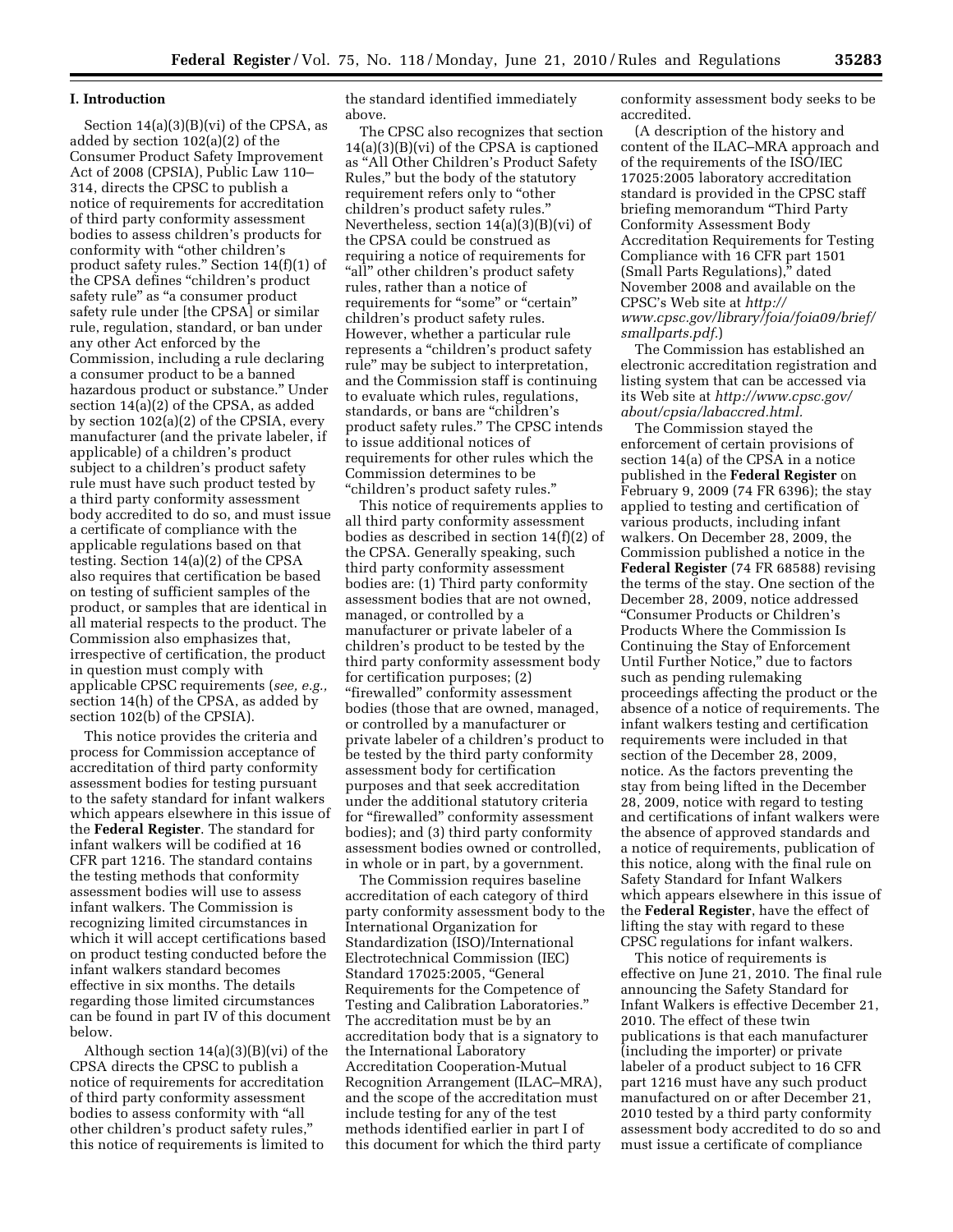with 16 CFR part 1216 based on that testing.

This notice of requirements is exempt from the notice and comment rulemaking requirements of the Administrative Procedure Act, 5 U.S.C. 553 (*see* section 14(a)(3)(G) of the CPSA, as added by section 102(a)(2) of the CPSIA (15 U.S.C. 2063(a)(3)(G))).

#### **II. Accreditation Requirements**

#### *A. Baseline Third Party Conformity Assessment Body Accreditation Requirements*

For a third party conformity assessment body to be accredited to test children's products for conformity with the test methods identified earlier in part I of this document, it must be accredited by an ILAC–MRA signatory accrediting body, and the accreditation must be registered with, and accepted by, the Commission. A listing of ILAC– MRA signatory accrediting bodies is available on the Internet at *http:// ilac.org/membersbycategory.html.* The accreditation must be to ISO Standard ISO/IEC 17025:2005, ''General Requirements for the Competence of Testing and Calibration Laboratories,'' and the scope of the accreditation must expressly include testing to the test method for infant walkers included in 16 CFR part 1216, *Safety Standard for Infant Walkers.* A true copy, in English, of the accreditation and scope documents demonstrating compliance with these requirements must be registered with the Commission electronically. The additional requirements for accreditation of firewalled and governmental conformity assessment bodies are described in parts II.B and II.C of this document below.

The Commission will maintain on its Web site an up-to-date listing of third party conformity assessment bodies whose accreditations it has accepted and the scope of each accreditation. Once the Commission adds a third party conformity assessment body to that list, the third party conformity assessment body may commence testing of infant walkers to support certification by the manufacturer or private labeler of compliance with the test methods identified earlier in part I of this document.

#### *B. Additional Accreditation Requirements for Firewalled Conformity Assessment Bodies*

In addition to the baseline accreditation requirements in part II.A of this document above, firewalled conformity assessment bodies seeking accredited status must submit to the Commission copies, in English, of their

training documents showing how employees are trained to notify the Commission immediately and confidentially of any attempt by the manufacturer, private labeler, or other interested party to hide or exert undue influence over the third party conformity assessment body's test results. This additional requirement applies to any third party conformity assessment body in which a manufacturer or private labeler of a children's product to be tested by the third party conformity assessment body owns an interest of ten percent or more. While the Commission is not addressing common parentage of a third party conformity assessment body and a children's product manufacturer at this time, it will be vigilant to see if this issue needs to be addressed in the future.

As required by section  $14(f)(2)(D)$  of the CPSA, the Commission must formally accept, by order, the accreditation application of a third party conformity assessment body before the third party conformity assessment body can become an accredited firewalled conformity assessment body.

## *C. Additional Accreditation Requirements for Governmental Conformity Assessment Bodies*

In addition to the baseline accreditation requirements of part II.A of this document above, the CPSIA permits accreditation of a third party conformity assessment body owned or controlled, in whole or in part, by a government if:

• To the extent practicable, manufacturers or private labelers located in any nation are permitted to choose conformity assessment bodies that are not owned or controlled by the government of that nation;

• The third party conformity assessment body's testing results are not subject to undue influence by any other person, including another governmental entity;

• The third party conformity assessment body is not accorded more favorable treatment than other third party conformity assessment bodies in the same nation who have been accredited;

• The third party conformity assessment body's testing results are accorded no greater weight by other governmental authorities than those of other accredited third party conformity assessment bodies; and

• The third party conformity assessment body does not exercise undue influence over other governmental authorities on matters affecting its operations or on decisions by other governmental authorities controlling distribution of products based on outcomes of the third party conformity assessment body's conformity assessments.

The Commission will accept the accreditation of a governmental third party conformity assessment body if it meets the baseline accreditation requirements of part II.A of this document above and meets the additional conditions stated here. To obtain this assurance, CPSC staff will engage the governmental entities relevant to the accreditation request.

#### **III. How Does a Third Party Conformity Assessment Body Apply for Acceptance of Its Accreditation?**

The Commission has established an electronic accreditation acceptance and registration system accessed via the Commission's Internet site at *http:// www.cpsc.gov/about/cpsia/labaccred. html.* The applicant provides, in English, basic identifying information concerning its location, the type of accreditation it is seeking, and electronic copies of its ILAC–MRA accreditation certificate and scope statement, and firewalled third party conformity assessment body training document(s), if relevant.

Commission staff will review the submission for accuracy and completeness. In the case of baseline third party conformity assessment bodies and government-owned or government-operated conformity assessment bodies, when that review and any necessary discussions with the applicant are satisfactorily completed, the third party conformity assessment body in question is added to the CPSC's list of accredited third party conformity assessment bodies at *http:// www.cpsc.gov/about/cpsia/ labaccred.html.* In the case of a firewalled conformity assessment body seeking accredited status, when the staff's review is complete, the staff transmits its recommendation on accreditation to the Commission for consideration. (A third party conformity assessment body that may ultimately seek acceptance as a firewalled third party conformity assessment body also can initially request acceptance as a third party conformity assessment body accredited for testing of children's products other than those of its owners.) If the Commission accepts a staff recommendation to accredit a firewalled conformity assessment body, the firewalled conformity assessment body will then be added to the CPSC's list of accredited third party conformity assessment bodies. In each case, the Commission will notify the third party